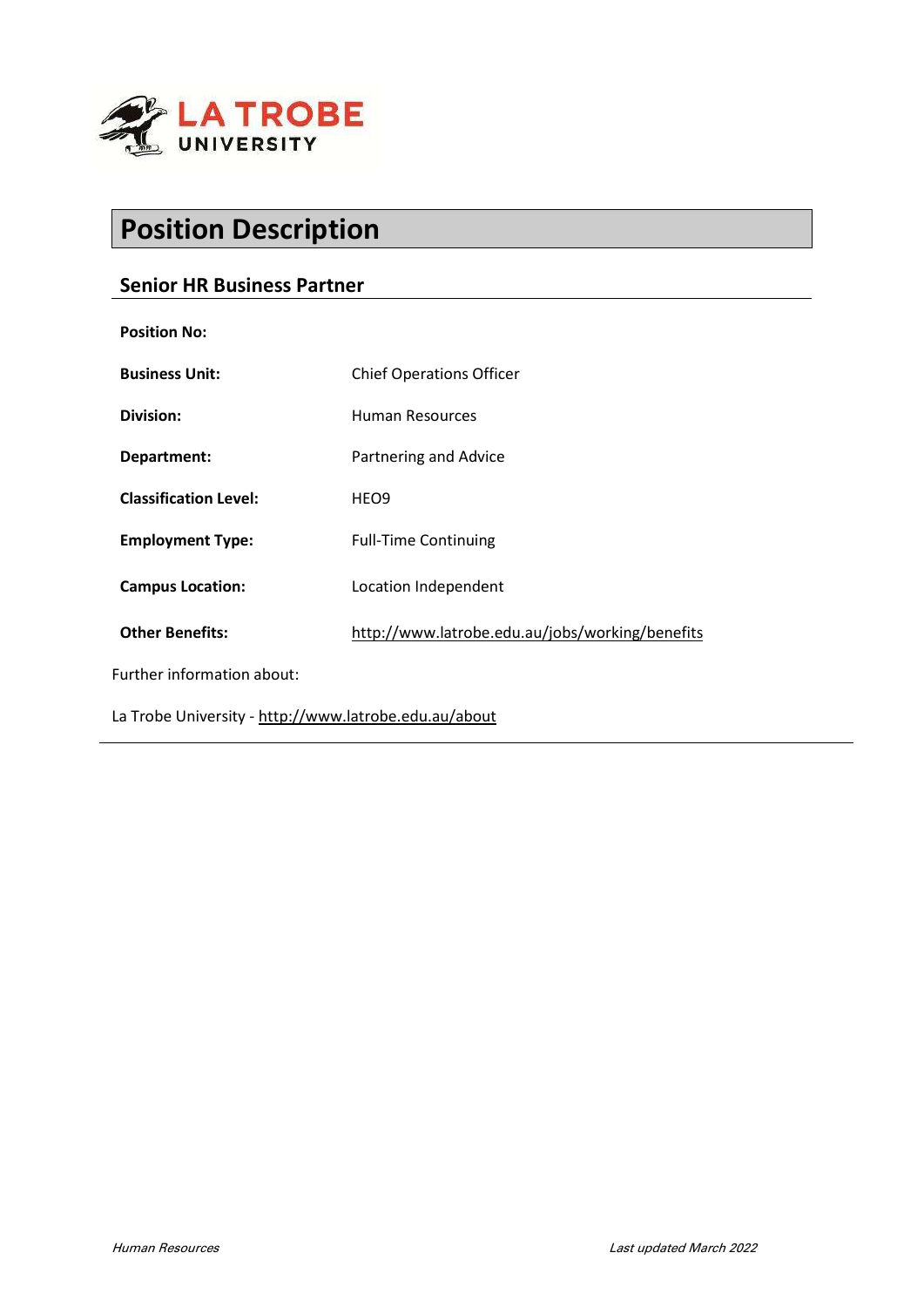## Position Context/Purpose

The Business Partnering function develops strategic relationships with senior managers and staff across the University and provides them with integrated solutions on HR initiatives and activities across the full range of HR services. Reporting to the Senior Manager, HR Business Partnering, Senior HR Business Partners will provide strategic and transformational, client focused consultancy and advisory services.

The role will be responsible to establish and maintain strong positive relationships with key members of the Senior Executive Group and Senior Leadership Group and work closely with various teams within HR, to provide consistent high-level advice and consultancy services, on a range of HR strategies and projects relating to performance management, change management, strategic workforce planning and complex case management.

The role will be a key conduit between the business and Human Resources to provide ideas, expertise, sentiment and intelligence in the design and delivery of strategic HR initiatives and programs to ensure they are relevant, targeted and impactful and can be translated into successful business outcomes.

## Duties at this level will include:

- Responsible for program development and implementation.
- Provide strategic support and advice to schools or divisions requiring integration of a range of internal and external policies and demands, and an ability to achieve objectives operating within complex organisation structures.
- Make significant high level creative, planning or management contributions.
- Perform tasks requiring the planning, development and review of major professional, management or administrative policies at a senior management level.
- Identify trends, strengths, weaknesses, opportunities and risks in professional area of responsibility that may have an impact on the University to enable appropriate and timely action to be administered, reporting where appropriate.
- Develop, motivate and mentor administrative, technical and/or professional staff within work area to improve their capability to better meet current and future requirements.
- Review performance & services in the area of responsibility and compares it to best practice elsewhere, identifying areas of improvement in structure, practices, policies and technology which may result in change that may also impact on other areas of the University's operations.
- Interact with senior colleagues across all areas of the University, with internal and external committees and other external bodies, providing high level input.

#### Specific duties/accountabilities for this position will include:

- Proactively partner with University leaders to build, drive and maintain strong and successful relationships with designated client group to anticipate their needs and provide innovative, impactful, practical and relevant HR advice and solutions that are compliant with legislation, the University's Collective Agreement and University policies and procedures. This will include educating, influencing and coaching the client base to understand the importance and impact of excellent people management on the University through an evidence-based and datainformed approach.
- Manage the delivery of generalist people-related advice on activities, programs, strategies, initiatives, policies and processes covering multiple areas of people management and complex HR issues including talent acquisition; capability and development; culture and engagement;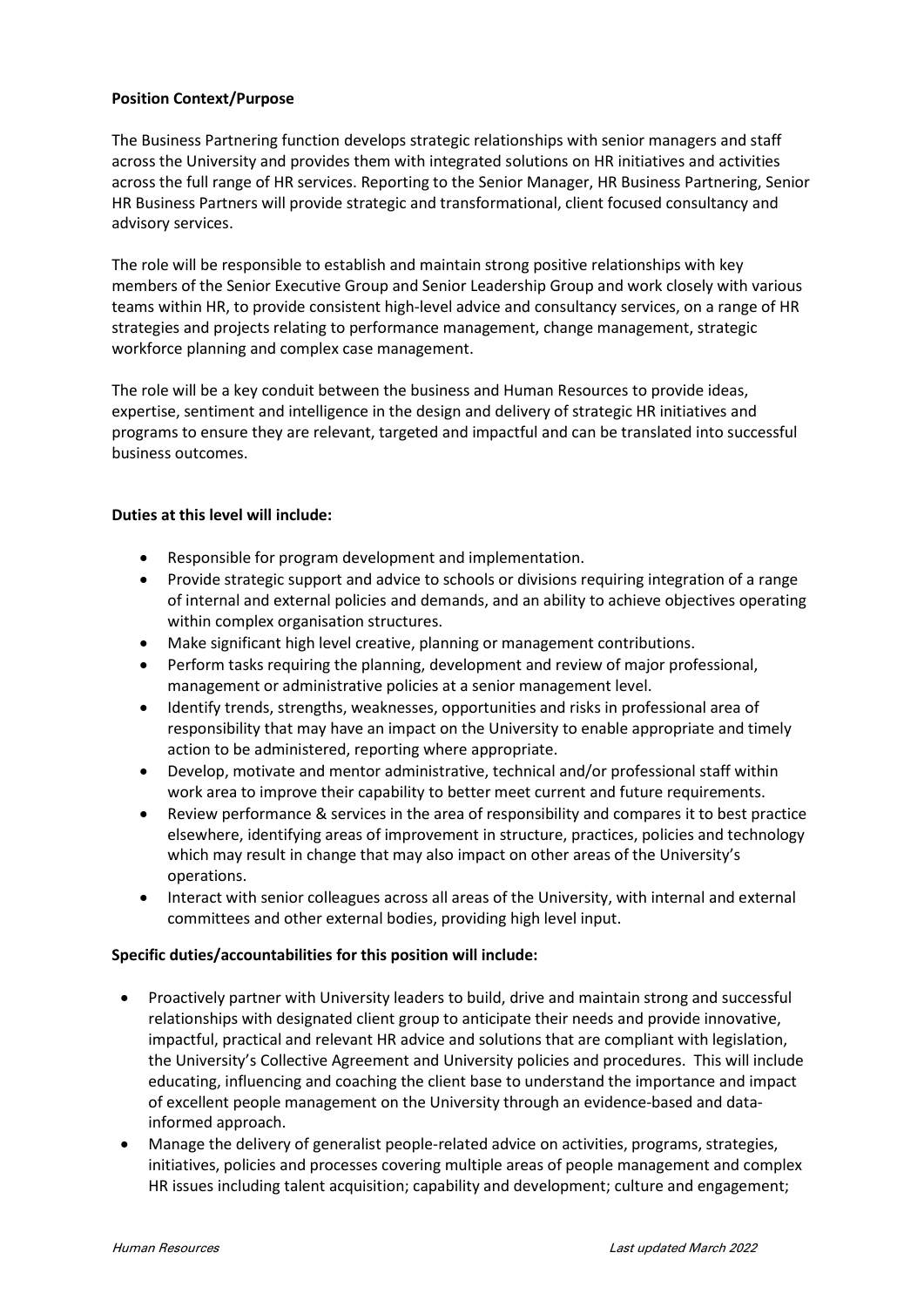diversity and inclusion; behaviour and conduct; workplace issues and disputes; and staff health and wellbeing matters.

- Liaise with centres of excellence within HR to provide consultancy and advice on specialist programs, strategies and initiatives, as a lead representative from within the Business Partnering team with a focus on ensuring that knowledge is disseminated across the Business Partnering team. Support the implementation and embedded accountability for delivery of such programs, strategies and initiatives within the designated client group.
- Develop and drive initiatives and focus on coaching and supporting leaders across all levels to achieve active performance enablement, including monitoring and advising on quality goal establishment; conducting effective conversations; providing feedback and review; and supporting active and targeted management of underperformance
- Partner with the Strategy, Capability and Culture team to undertake strategic workforce planning including analysis of workforce data, facilitation of visioning, workforce and job analysis, organisational design, leadership and capability development, succession management and career pathways and implementation of strategies to achieve the optimal workforce
- Contribute to the education and dissemination of HR knowledge through providing coaching to managers and supervisors, formulating information guides and intranet materials for use by staff, managers and supervisors and developing training materials and conducting briefing sessions for colleagues, managers and supervisors.
- Facilitate end to end change and re-structuring processes through to implementation to ensure strong outcomes are delivered for the University, using contemporary change management and organisational design methodologies.
- Provide leadership to and be a mentor and role model for HR Consultants as well as other colleagues across the HR Division, to support and enable effective delivery of shared outcomes.
- Contribute to a team-based culture of quality and continuous improvement and high-level customer service provision.

# Essential Criteria

#### Skills and knowledge required for the position

- A degree, extensive management expertise and supporting experience, or postgraduate qualifications and extensive relevant experience, or an equivalent alternate combination of relevant knowledge, training and/or experience.
- Highly developed interpersonal and representation skills, with the proven ability to build effective relationships and communicate effectively with a diverse range of people internal and external to the University and on a range of sensitive and complex issues. Demonstrated ability to operate effectively in a complex and political environment and balance a range of priorities and expectations.
- Proven record of developing innovative solutions and practical implementations for strategic change.
- Strong interpersonal skills including ability to negotiate, motivate, influence and build relationships.
- Demonstrated experience working with and influencing senior management.
- Demonstrated experience developing innovative solutions and contributing to strategic planning.
- Proven experience and success in managing staff performance and development.
- Extensive knowledge and experience managing and consulting on a broad range of HR issues including performance management, talent, industrial relations, workforce planning and change management.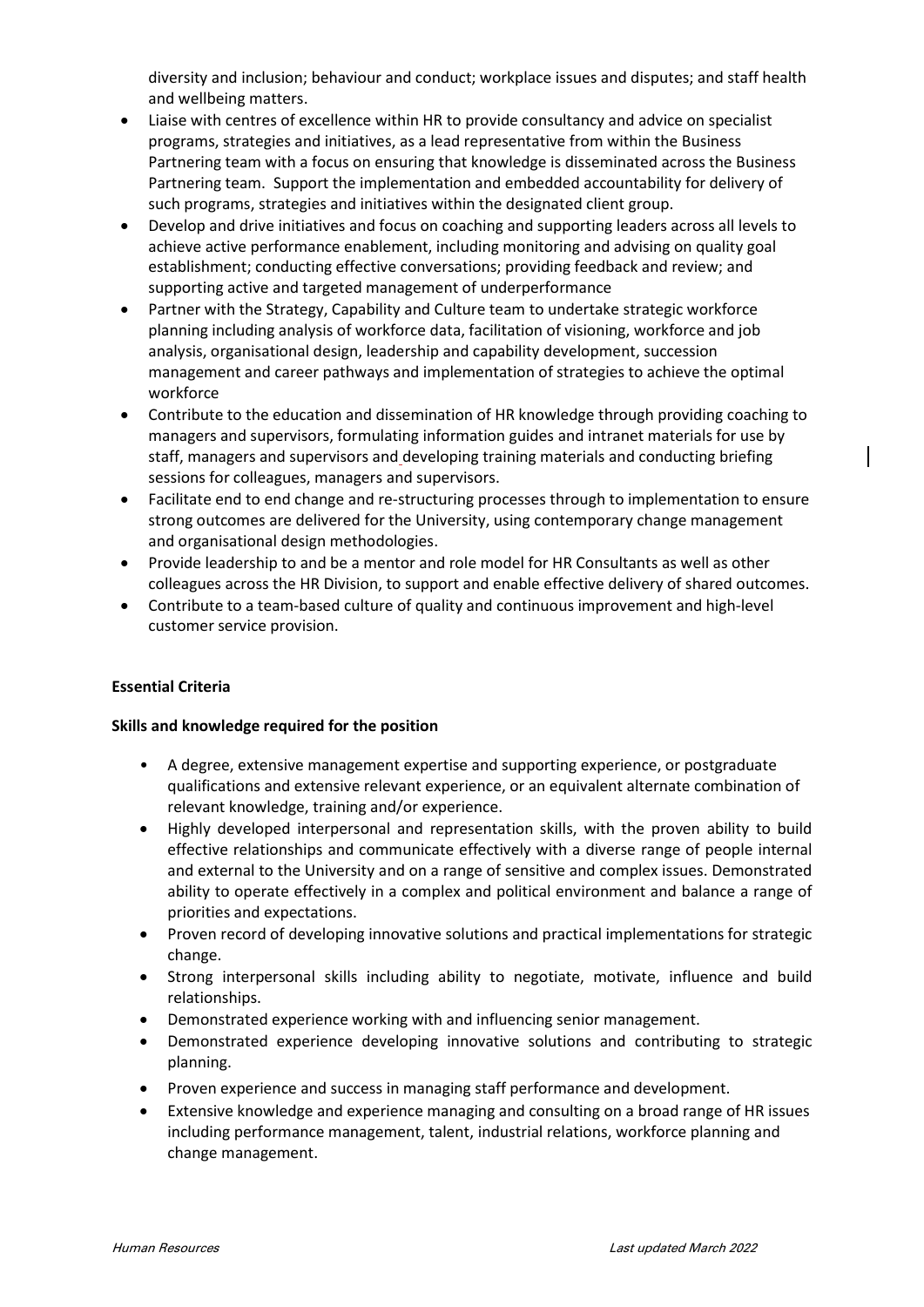- Extensive knowledge of contemporary HR practices and strategies including strategic workforce planning, performance management, remuneration and reward, and organisational change and reviews.
- Proven ability to manage change in a complex and often challenging work environment.
- Demonstrated experience in coaching an executive team and collaborating with others in the pursuit of team and/or College/Portfolio goals.
- Proven ability to effectively negotiate with and influence senior clients and stakeholders to achieve support and strategic outcomes.
- Highly developed interpersonal and representation skills, with the proven ability to build effective relationships and communicate with a diverse range of people internal and external to the University
- Demonstrated experience in working autonomously under broad direction, with performance being measured against the achievement of strategic goals and KPI's of Human Resources and the Colleges/Portfolios

#### Capabilities required to be successful in the position

- Demonstrated commitment to reflective practice and self-development, identifying and challenging own biases, responding to others with empathy and evaluating the way own behaviour impacts team culture and performance.
- Ability to work collaboratively across functions, tailor communication in a way that is meaningful to the audience and contribute to a safe, inclusive, high-performing culture – consistently modelling accountability, connectedness, innovation and care.
- Ability to operationalise strategy, adapt quickly to disruption and actively contribute to a healthy team culture to successfully navigate change – implementing improvements to local and organisational practice.
- Demonstrated creative, critical and systems thinking, ability to promote a culture of innovation within local area, enabling staff members to evaluate current work practices and identify solutions to local and organisational problems.

#### Essential Compliance Requirements

To hold this La Trobe University position the occupant must:

- hold, or be willing to undertake and pass, a Victorian Working With Children Check; AND
- take personal accountability to comply with all University policies, procedures and legislative or regulatory obligations; including but not limited to TEQSA and the Higher Education Threshold Standards.

#### Other Information

The position description is indicative of the initial expectation of the role and subject to changes to University goals and priorities, activities or focus of the job.

#### Position Flexibility

La Trobe University is committed to providing a diverse, inclusive and respectful working environment for all staff. We offer flexible work arrangements that can assist you in balancing your work and other responsibilities.